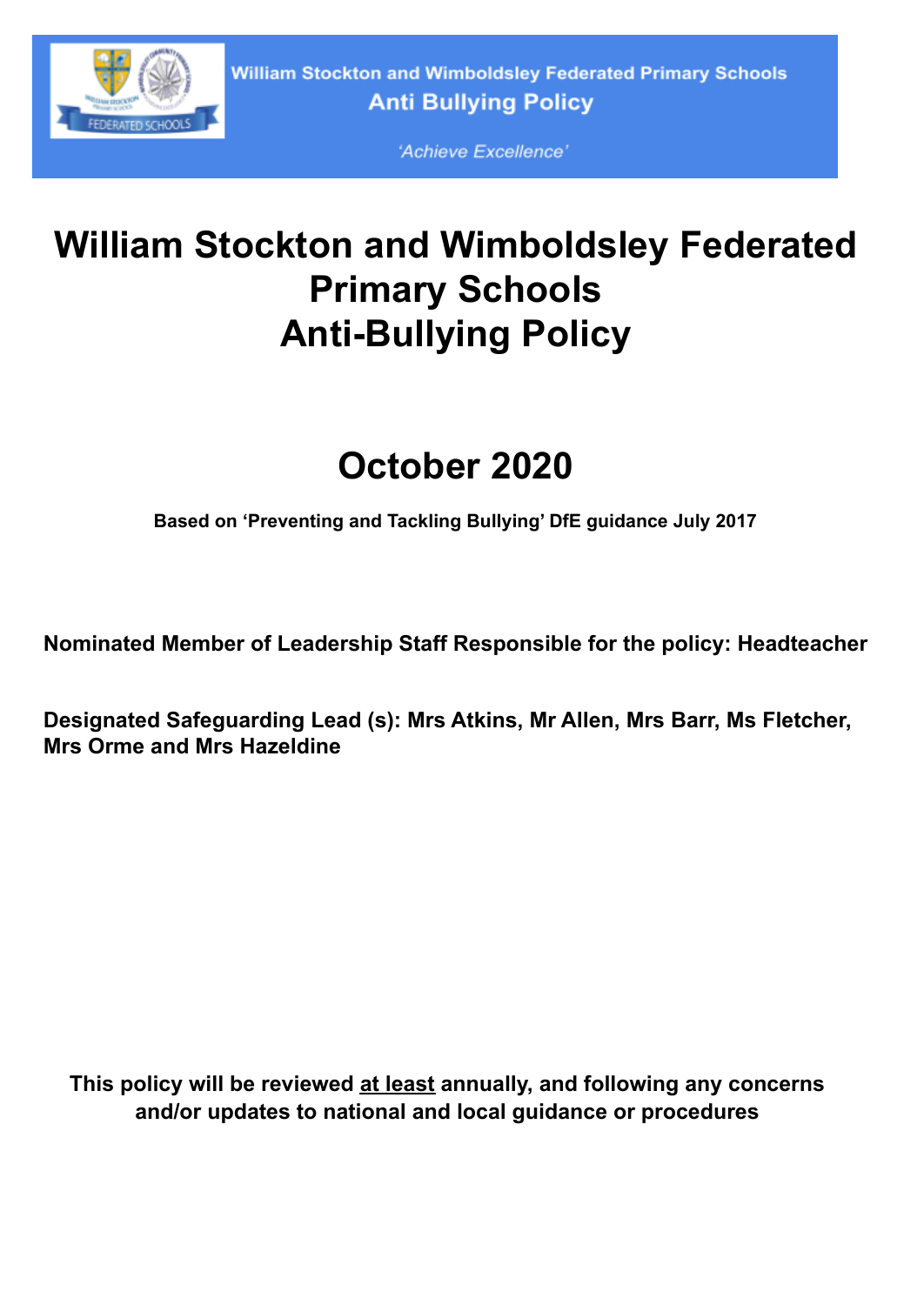# **William Stockton and Wimboldsley Federated Primary Schools Anti-Bullying Policy**

This policy is based on DfE guidance "Preventing and Tackling Bullying" July 2017 and supporting documents. It also takes into account the DfE statutory guidance Keeping Children Safe in Education 2019.

The school has read Childnet's "Cyberbullying: Understand, Prevent and Respond: Guidance for Schools".

# **1) Policy objectives:**

∙ This policy outlines what William Stockton and Wimboldsley Federated Primary Schools will do to prevent and tackle all forms of bullying. ⋅ The policy has been adopted with the involvement of the whole school community.

∙ William Stockton and Wimboldsley Federated Primary Schools is committed to developing an anti-bullying culture where the bullying of adults, children or young people is not tolerated in any form.

# **2) Links with other school policies and practices**

This policy links with a number of other school policies, practices and action plans including: Behaviour and Relationships policy

Safeguarding Policy

Complaints policy and procedure

Child protection policy

Acceptable use policy (AUP)

Curriculum policies, such as: SMSC and computing

Social media policies i.e. Twitter

### **3) Links to legislation**

- There are a number of pieces of legislation which set out measures and actions for schools in response to bullying, as well as criminal and civil law. These may include (but are not limited to):
	- o The Education and Inspection Act 2006, 2011
	- o The Equality Act 2010
	- o The Children and Social Work Act 2017
	- o Protection from Harassment Act 1997
	- o The Malicious Communications Act 1988
	- o Public Order Act 1986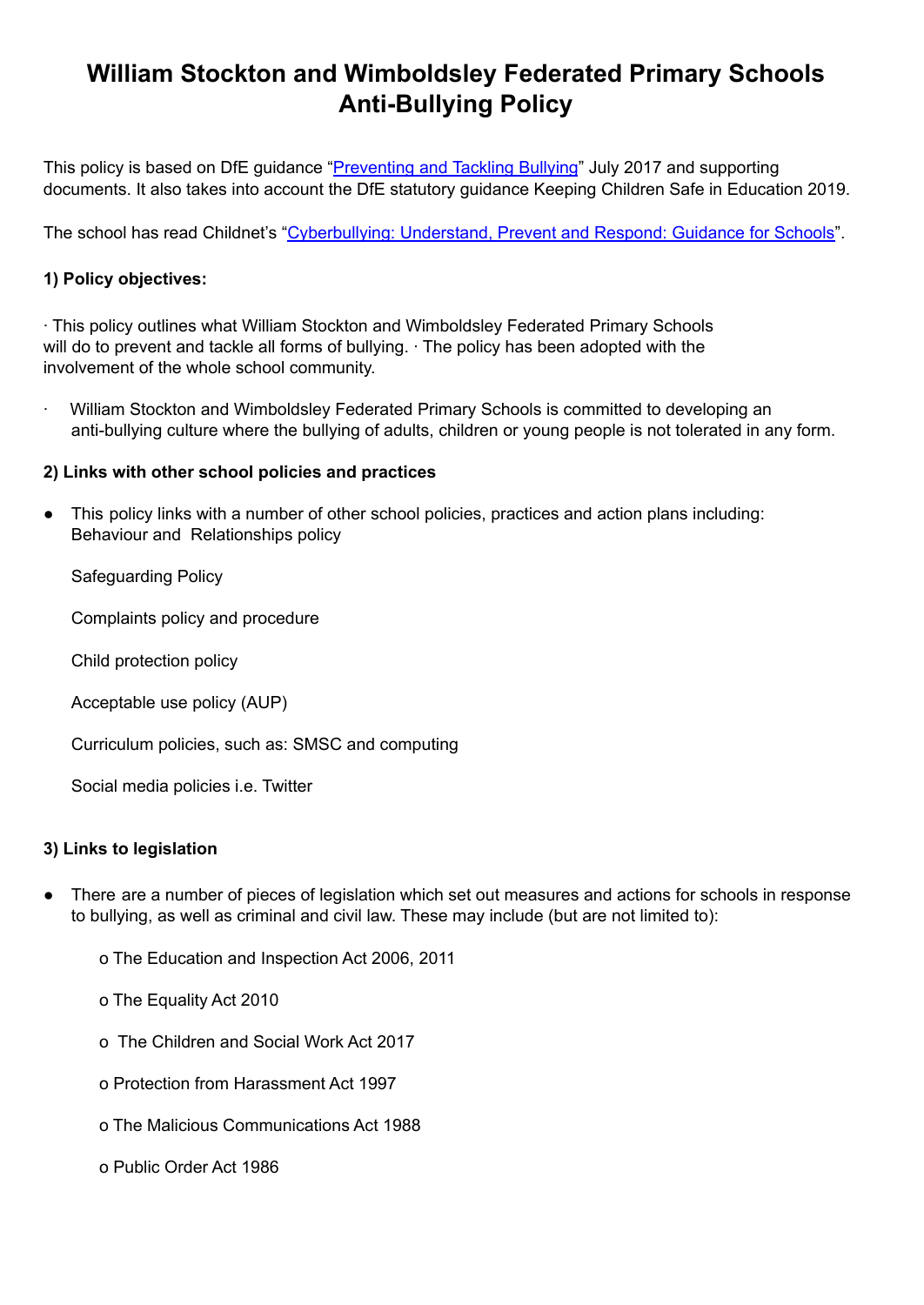# **4) Responsibilities**

- It is the responsibility of:
	- o The headteacher to communicate this policy to the school community, to ensure that disciplinary measures are applied fairly, consistently and reasonably, and that a member of the senior leadership team has been identified to take overall responsibility.
	- o School Governors to take a lead role in monitoring and reviewing this policy.
	- o All staff, including: governors, senior leadership, teaching and non-teaching staff, to support, uphold and implement this policy accordingly.
	- o Parents/carers to support their children and work in partnership with the school.
	- o Pupils to abide by the policy.

### **5) Definition of bullying**

- *● Bullying is "behaviour by an individual or a group, repeated over time that intentionally hurts another individual either physically or emotionally". (DfE "Preventing and Tackling Bullying", July 2017)*
- *● Bullying can include: name calling, taunting, mocking, making offensive comments; kicking; hitting; taking belongings; producing offensive graffiti; gossiping; excluding people from groups and spreading hurtful and untruthful rumours.*
- *● This includes the same unacceptable behaviours expressed online, sometimes called online or cyberbullying. This can include: sending offensive, upsetting and inappropriate messages by phone, text, instant messenger, through gaming, websites, social media sites and apps, and sending offensive or degrading photos or videos.*
- Bullying can be a form of peer on peer abuse and can be emotionally abusive; it can cause severe and *adverse effects on children's emotional development.*

### **6) Forms of bullying covered by this policy**

- Bullying can happen to anyone. This policy covers all types of bullying including: o Bullying related to race, religion, nationality or culture
	- o Bullying related to SEND (Special Educational Needs or Disability)
	- o Bullying related to appearance or physical/mental health conditions
	- o Bullying related to sexual orientation (homophobic bullying)
	- o Bullying of young carers, children in care or otherwise related to home circumstances
	- o Sexist, sexual and transphobic bullying
	- o Bullying via technology, known as online or cyberbullying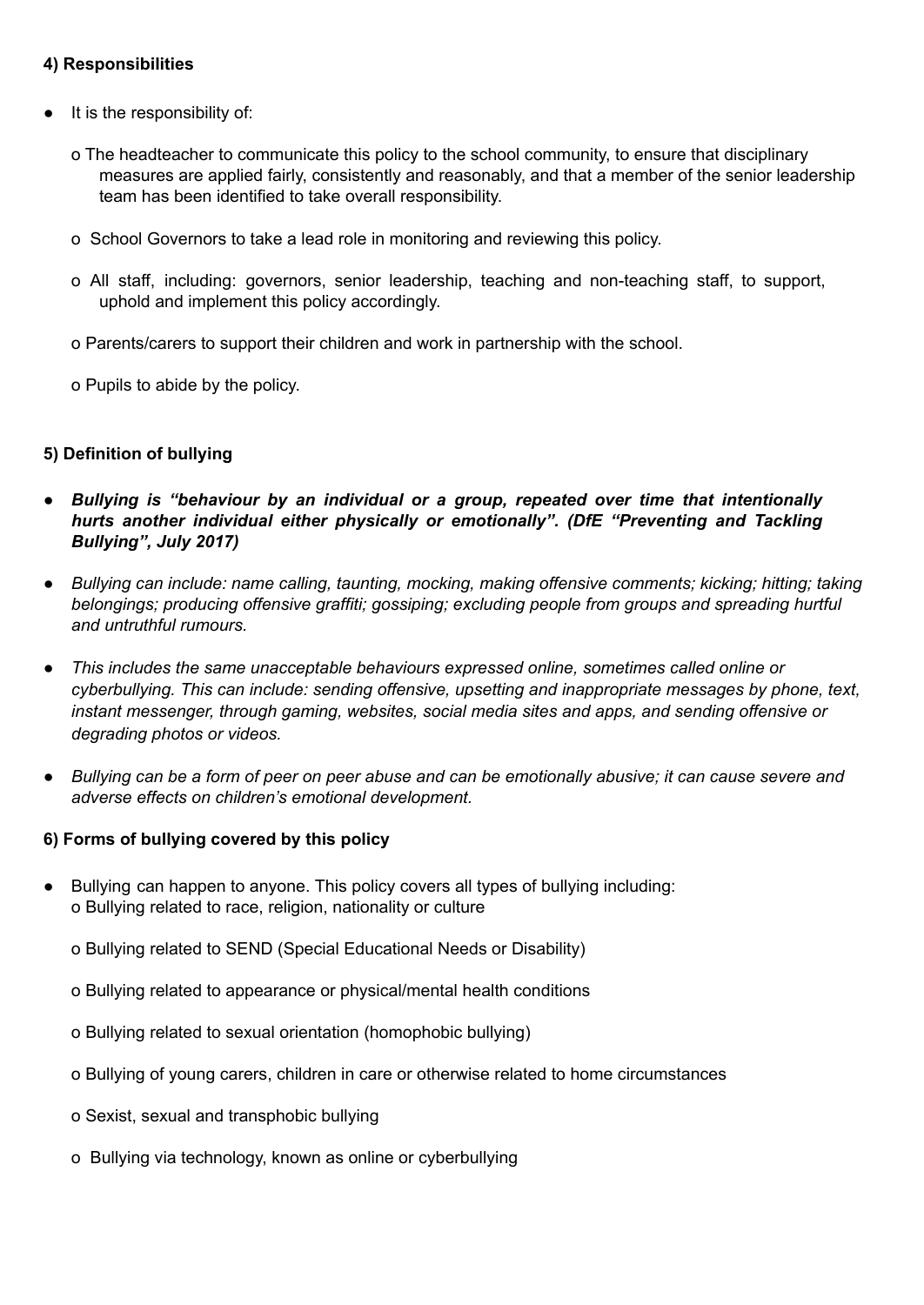# **7) School ethos**

- The communities of William Stockton and Wimboldsley Federated Primary Schools recognise that bullying, especially if left unaddressed, can have a devastating effect on individuals; it can create a barrier to learning and have serious consequences for mental wellbeing. By effectively preventing and tackling bullying, our schools can help to create safe, disciplined environment, where pupils are able to learn and fulfil their potential.
- *Our Community*:

o Monitors and reviews our anti-bullying policy and practice on a regular basis.

- o Supports staff to promote positive relationships, to help prevent bullying.
- o Recognises that some members of our community may be more vulnerable to bullying and its impact than others; being aware of this will help us to develop effective strategies to prevent bullying from happening and provide appropriate support, if required.
- o Will intervene by identifying and tackling bullying behaviour appropriately and promptly.
- o Ensures our pupils are aware that bullying concerns will be dealt with sensitively and effectively; that everyone should feel safe to learn and abide by the anti-bullying policy.
- o Requires all members of the community to work with the school to uphold the anti-bullying policy.
- o Reports back to parents/carers regarding concerns on bullying, dealing promptly with complaints.
- o Seeks to learn from good anti-bullying practice elsewhere.
- o Utilises support from the Local Authority and other relevant organisations when appropriate.

# **8) Responding to bullying**

- The following steps may be taken when dealing with all incidents of bullying reported to the school:
	- o If bullying is suspected or reported, the incident will be dealt with immediately by the member of staff who has been approached or witnessed the concern.
	- o The school will provide appropriate support for the person being bullied making sure they are not at risk of immediate harm and will involve them in any decision-making, as appropriate.
	- o The headteacher/ designated safeguarding lead or another member of leadership staff will interview all parties involved.
	- o The designated safeguarding lead will be informed of all bullying issues where there are safeguarding concerns.
	- o The school will inform other staff members, and parents/ carers, where appropriate.
	- o Sanctions (as identified within the school behaviour policy) and support for individuals will be implemented, in consultation with all parties concerned.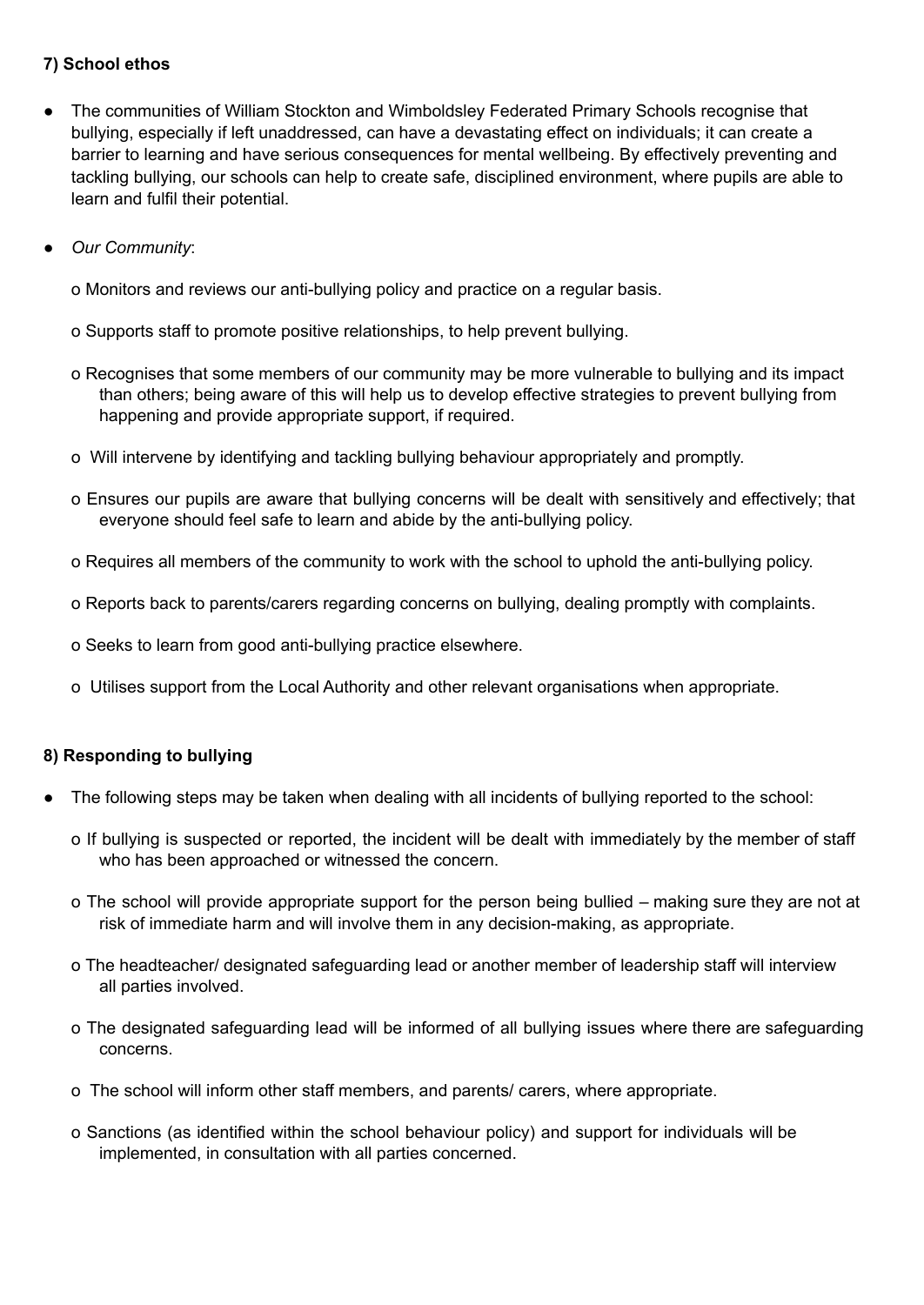- o If necessary, other agencies may be consulted or involved, such as: the police (if a criminal offence has been committed) or other local services including early help or children's social care (if a child is felt to be at risk of significant harm).
- o Where the bullying takes place off school site or outside of normal school hours (including cyberbullying), the school will ensure that the concern is fully investigated. Appropriate action will be taken, including providing support and implementing sanctions in school in accordance with the school's behaviour policy.
- o A clear and precise account of the incident will be recorded by the school in accordance with existing procedures. This will include recording appropriate details regarding decisions and action taken.

# *Cyberbullying*

**Note:** Schools should ensure they access the [Childnet](http://www.childnet.com/resources/cyberbullying-guidance-for-schools) Cyberbullying guidance

- When responding to cyberbullying concerns, the school will: o Act as soon as an incident has been reported or identified.
	- o Provide appropriate support for the person who has been cyberbullied and work with the person who has carried out the bullying to ensure that it does not happen again.
	- o Encourage the person being bullied to keep any evidence (screenshots) of the bullying activity to assist any investigation.
	- o Take all available steps where possible to identify the person responsible. This may include:
		- looking at the use of the school systems;
		- identifying and interviewing possible witnesses;
		- Contacting the service provider and the police, if necessary.
	- Work with the individuals and online service providers to prevent the incident from spreading and assist in removing offensive or upsetting material from circulation. This may include:
		- Support reports to a service provider to remove content if those involved are unable to be identified or if those involved refuse to or are unable to delete content.
		- Confiscating and searching pupils' electronic devices, such as mobile phones, in accordance with the law and also the school searching and confiscation policy. (**Note:** Schools should ensure they access the DfE 'Searching, screening and [confiscation](https://www.gov.uk/government/publications/searching-screening-and-confiscation) at school' and [Childnet](http://www.childnet.com/resources/cyberbullying-guidance-for-schools) Cyberbullying guidance to ensure that the schools powers are used proportionately and lawfully)
		- Requesting the deletion of locally-held content and content posted online if they contravene school behavioural policies.
		- Ensure that sanctions are applied to the person responsible for the cyberbullying; the school will take steps to change the attitude and behaviour of the bully, as well as ensuring access to any additional help that they may need.
		- Inform the police if a criminal offence has been committed.
		- Provide information to staff and pupils regarding steps they can take to protect themselves online. This may include:
			- advising those targeted not to retaliate or reply;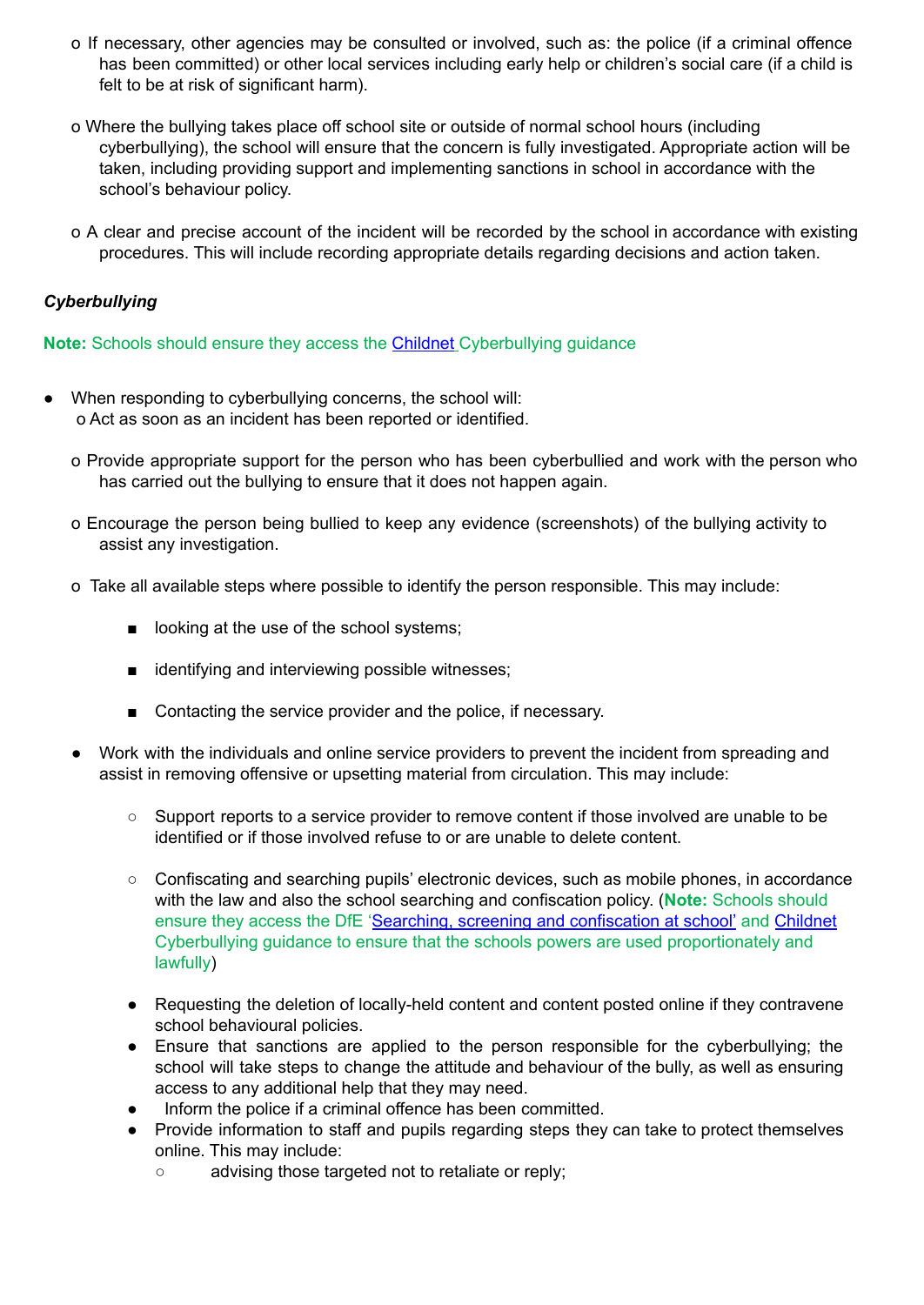○ providing advice on blocking or removing people from contact lists;

○ helping those involved to think carefully about what private information they may have in the public domain.

### *Supporting pupils*

- *Pupils who have been bullied will be supported by:*
	- o Reassuring the pupil and providing continuous support.
	- o Offering an immediate opportunity to discuss the experience with their teacher, the designated safeguarding lead, or a member of staff of their choice.
	- o Being advised to keep a record of the bullying as evidence and discuss how to respond to concerns and build resilience as appropriate.
	- o Working towards restoring self-esteem and confidence.
	- o Providing ongoing support; this may include: working and speaking with staff, offering formal counselling, engaging with parents and carers.
	- o Where necessary, working with the wider community and local/national organisations to provide further or specialist advice and guidance; this could include support through Early Help or Specialist Children's Services, or support through Child and Adolescent Mental Health Services (CAMHS).
- *Pupils who have perpetrated the bullying will be helped by:*

o Discussing what happened, establishing the concern and the need to change.

o Informing parents/carers to help change the attitude and behaviour of the child.

o Providing appropriate education and support regarding their behaviour or actions.

o If online, requesting that content be removed and reporting accounts/content to service provider.

o Sanctioning, in line with school behaviour/discipline policy; this may include official warnings, detentions, removal of privileges (including online access when encountering cyberbullying concerns), and fixed-term or permanent exclusions.

*Where necessary, working with the wider community and local/national organisations to provide further or specialist advice and guidance; this may include involvement from the Police or referrals to Early Help, Specialist Children's Services, or Child and Adolescent Mental Health Services (CAMHS) as appropriate.*

# **9) Preventing bullying**

# *Environment*

- The whole school community will:
	- o Create and support an inclusive environment which promotes a culture of mutual respect,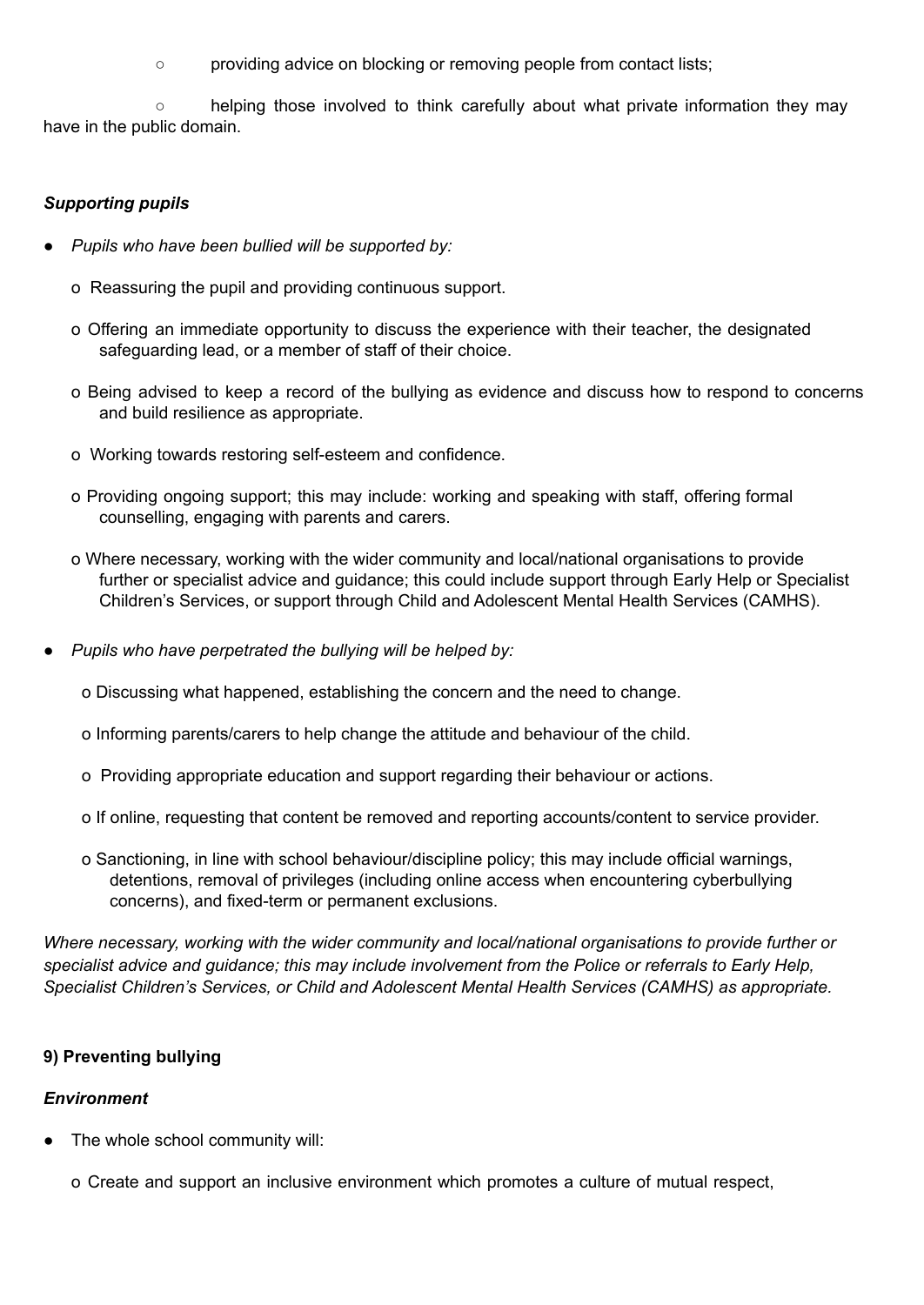consideration and care for others, which will be upheld by all.

- o Recognise that bullying can be perpetrated or experienced by any member of the community, including adults and children (peer on peer abuse).
- o Openly discuss differences between people that could motivate bullying, such as: religion, ethnicity, disability, gender, sexuality or appearance related difference. Also children with different family situations, such as looked after children or those with caring responsibilities.
- o Challenge practice and language which does not uphold the values of tolerance, non-discrimination and respect towards others.
- o Be encouraged to use technology, especially mobile phones and social media positively and responsibly.
- o Work with staff, the wider community and outside agencies to prevent and tackle concerns including all forms of prejudice-driven bullying.
- o Actively create "safe spaces" for vulnerable children and young people.
- o Celebrate success and achievements to promote and build a positive school ethos.

# *Policy and Support*

- The whole school community will:
	- ❏ Provide a range of approaches for pupils, staff and parents/carers to access support and report concerns.
	- ❏ Regularly update and evaluate our practice to take into account the developments of technology and provide up-to-date advice and education to all members of the community regarding positive online behaviour.
	- ❏ Take appropriate, proportionate and reasonable action, in line with existing school policies, for any bullying brought to the school's attention, which involves or affects pupils, even when they are not on school premises; for example, when using school transport or online, etc.
	- ❏ Implement appropriate disciplinary sanctions; the consequences of bullying will reflect the seriousness of the incident, so that others see that bullying is unacceptable.
	- ❏ Use a variety of techniques to resolve the issues between those who bully, and those who have been bullied.

# *Education and Training*

- The school community will:
	- o Train all staff, including: teaching staff, support staff (e.g. administration staff, lunchtime support staff and site support staff) and pastoral staff, to identify all forms of bullying and take appropriate action, following the school's policy and procedures (including recording and reporting incidents).
	- o Consider a range of opportunities and approaches for addressing bullying throughout the curriculum and other activities, such as: through displays, assemblies, peer support, the school/student council, etc.
	- o Provide systematic opportunities to develop pupils' social and emotional skills, including building their resilience and self-esteem.

### **10) Involvement of pupils**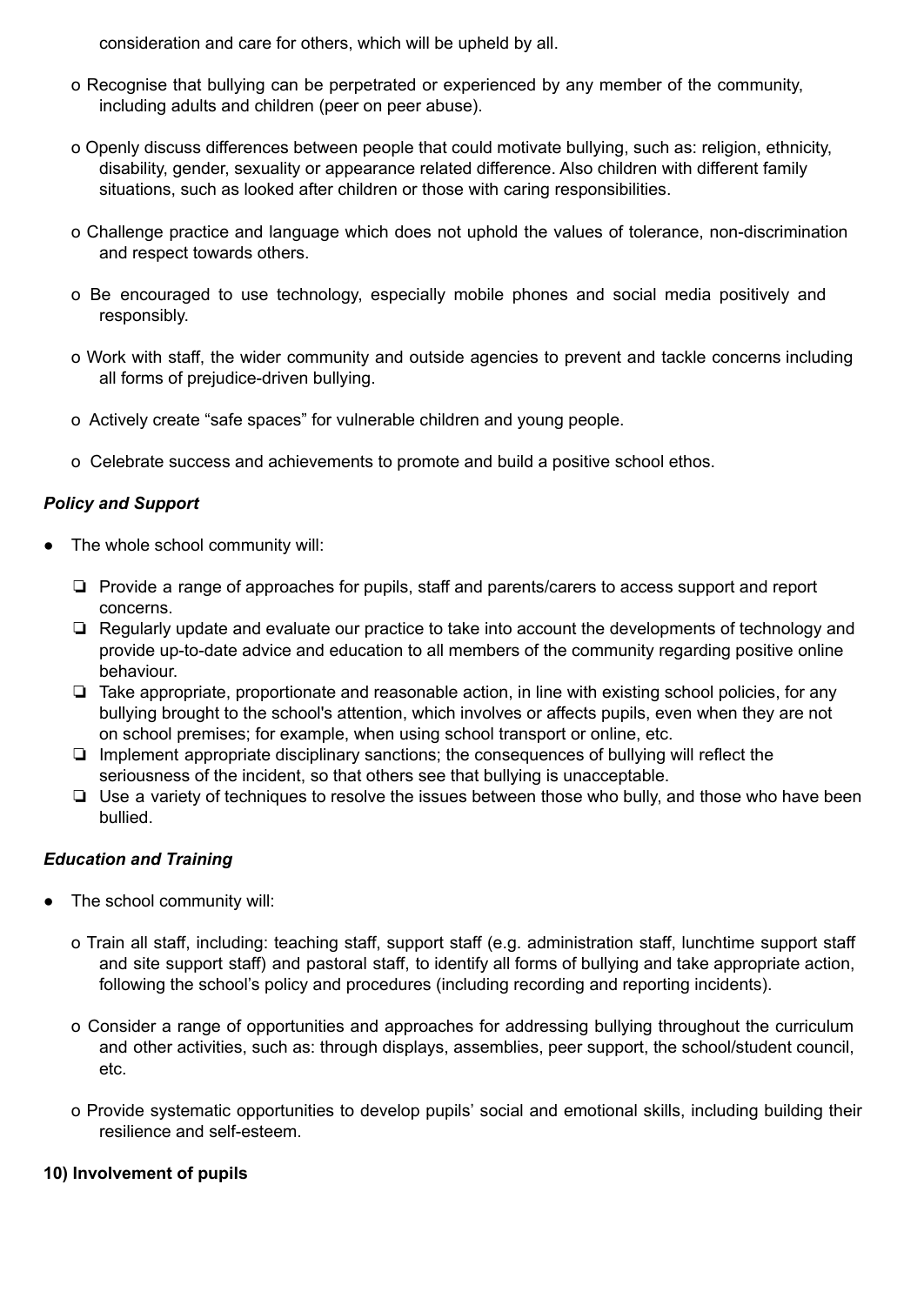- *We will:*
	- o Involve pupils in policy writing and decision making, to ensure that they understand the school's approach and are clear about the part they have to play to prevent bullying.
	- o Regularly canvas children and young people's views on the extent and nature of bullying.
	- o Ensure that all pupils know how to express worries and anxieties about bullying.
	- o Ensure that all pupils are aware of the range of sanctions which may be applied against those engaging in bullying.
	- o Involve pupils in anti-bullying campaigns in schools and embedded messages in the wider school curriculum.
	- o Publicise the details of internal support, as well as external helplines and websites.
	- o Offer support to pupils who have been bullied and to those who are bullying in order to address the problems they have.

#### **11) Involvement and liaison with parents and carers**

- *We will:*
	- Take steps to involve parents and carers in develop policies and procedures, to ensure they are aware that the school does not tolerate any form of bullying.
	- Make sure that key information about bullying (including policies and named points of contact) is available to parents/carers in a variety of formats.
		- Ensure all parents/carers know who to contact if they are worried about bullying and where to access independent advice.
	- Work with all parents/carers and the local community to address issues beyond the school gates that give rise to bullying.

Ensure that parents work with the school to role model positive behaviour for pupils, both on and offline.

Ensure all parents/carers know about our complaints procedure and how to use it effectively, to raise concerns in an appropriate manner.

### 1) **Monitoring and review: putting policy into practice**

- The school will ensure that they regularly monitor and evaluate mechanisms to ensure that the policy is being consistently applied.
- Any issues identified will be incorporated into the school's action planning.
- The headteacher will be informed of bullying concerns, as appropriate.
- The named Governor for safeguarding and bullying will report on a regular basis to the governing body on incidents of bullying, including outcomes.

### **13) Useful links and supporting organisations**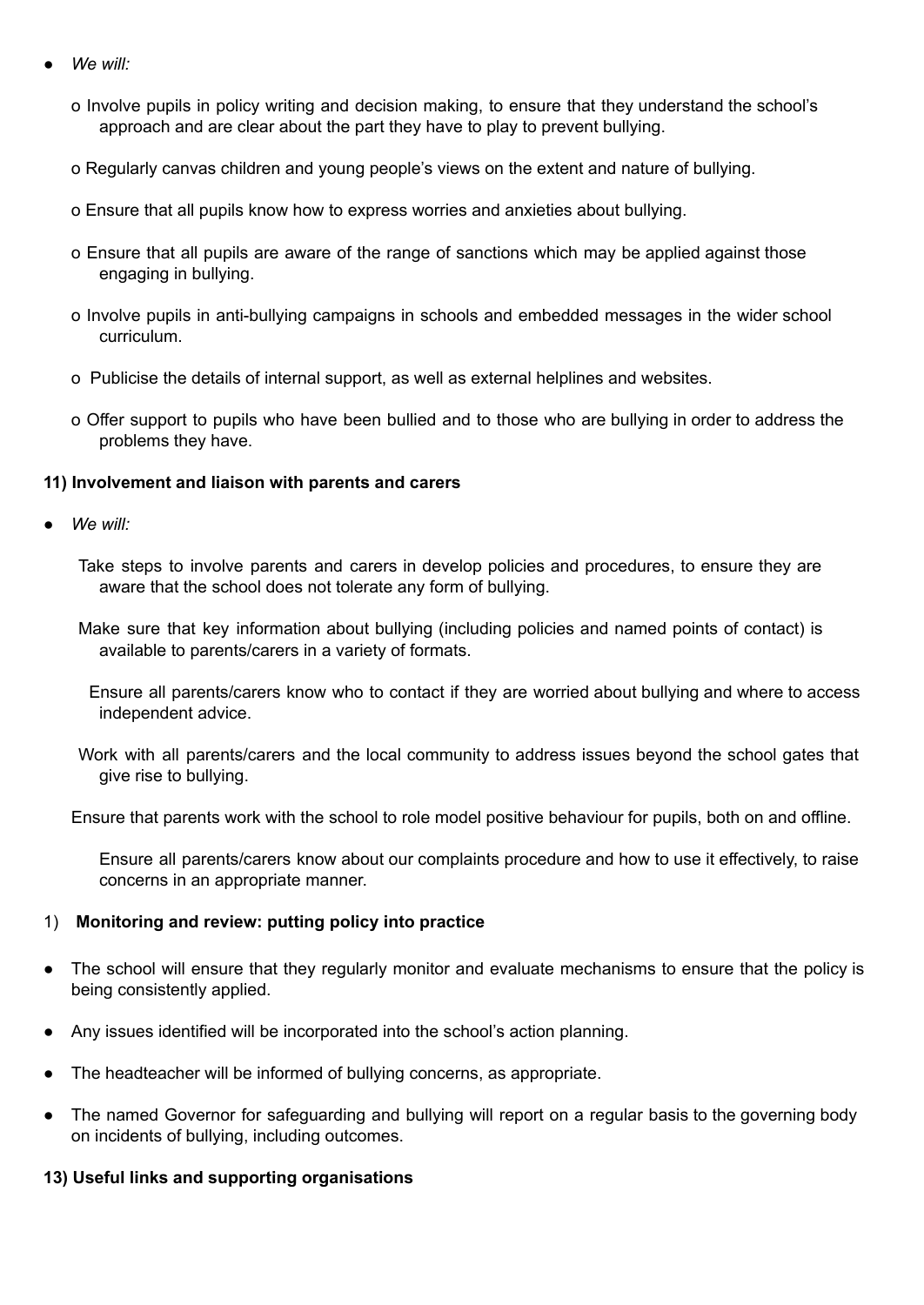- Anti-Bullying Alliance: [www.anti-bullyingalliance.org.uk](http://www.anti-bullyingalliance.org.uk/)
- Childline: [www.childline.org.uk](http://www.childline.org.uk/)
- Family Lives: [www.familylives.org.uk](http://www.familylives.org.uk/)
- Kidscape: [www.kidscape.org.uk](http://www.kidscape.org.uk/)
- MindEd: [www.minded.org.uk](http://www.minded.org.uk/)
- NSPCC: [www.nspcc.org.uk](http://www.nspcc.org.uk/)
- The BIG Award: [www.bullyinginterventiongroup.co.uk/index.php](https://www.bullyinginterventiongroup.co.uk/index.php)
- PSHE Association: [www.pshe-association.org.uk](http://www.pshe-association.org.uk/)
- Restorative Justice Council: [www.restorativejustice.org.uk](http://www.restorativejustice.org.uk/)
- The Diana Award: [www.diana-award.org.uk](http://www.diana-award.org.uk/)
- Victim Support: [www.victimsupport.org.uk](http://www.victimsupport.org.uk/)
- Young Minds: [www.youngminds.org.uk](http://www.youngminds.org.uk/)
- Young Carers: [www.youngcarers.net](http://www.youngcarers.net/)
- The Restorative Justice Council: [www.restorativejustice.org.uk/restorative-practice-schools](http://www.restorativejustice.org.uk/restorative-practice-schools)

#### **SEND**

- Changing Faces: [www.changingfaces.org.uk](http://www.changingfaces.org.uk/)
- Mencap: [www.mencap.org.uk](http://www.mencap.org.uk/)
- Anti-Bullying Alliance Cyberbullying and children and young people with SEN and disabilities: [www.cafamily.org.uk/media/750755/cyberbullying\\_and\\_send\\_-\\_module\\_final.pdf](http://www.cafamily.org.uk/media/750755/cyberbullying_and_send_-_module_final.pdf)
- DfE: SEND code of practice: [www.gov.uk/government/publications/send-code-of-practice-0-to-25](https://www.gov.uk/government/publications/send-code-of-practice-0-to-25)

### **Cyberbullying**

- Childnet International: [www.childnet.com](http://www.childnet.com/)
- Digizen: [www.digizen.org](http://www.digizen.org/)
- Internet Watch Foundation: [www.iwf.org.uk](http://www.iwf.org.uk/)
- Think U Know: [www.thinkuknow.co.uk](http://www.thinkuknow.co.uk/)
- UK Safer Internet Centre: [www.saferinternet.org.uk](http://www.saferinternet.org.uk/)
- The UK Council for Child Internet Safety (UKCCIS) [www.gov.uk/government/groups/uk-council-for-child-internet-safety-ukccis](http://www.gov.uk/government/groups/uk-council-for-child-internet-safety-ukccis)